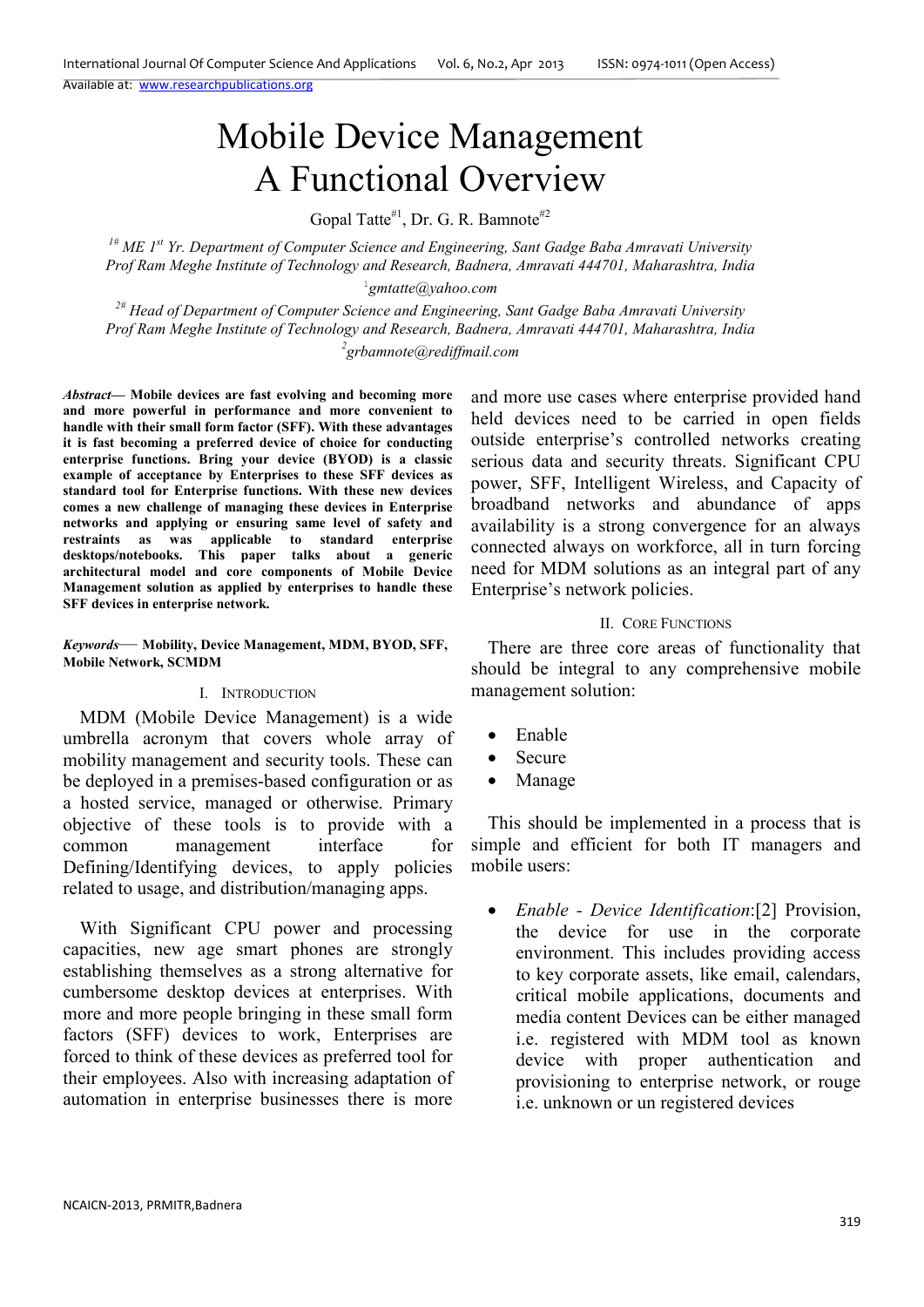- *Secure Device Connection*:[2] Secure the device and the data that is stored on it and passes through it. Activate appropriate password and access controls, and maintain separation of corporate data from personal data. For MDM controller/gateway to talk to device or for device to talk to MDM controller, there has to be a connection mechanism. This mechanism is typically provided through VPN over Wifi wherein all network traffic from cellular wireless wide area network
- *Device Management*:[2] Manage all devices centrally with real-time access to inventory, configuration and help desk functions. Get prioritized critical information through alerts and notifications that can be fully integrated into enterprise workflow solutions. It's typically performed by pushing group policies after collecting info from the device. These group policies can enable disable any device capability for eg. Switching off the camera once device enters a restricted zone

# III. CORE COMPONENTS

Based on the core functions we'd typically have three main components to any MDM solution

- Gateway Server
- Device Enrolment Server
- Device Management Server

Additionally there would be some DB servers, Domain Controllers, Certificate Servers, LOB Servers etc. based on the nature of actual enterprise network. But above three would be where most of the action takes place from MDM perspective.

 Following picture depicts high level overview of these components, and how they work with existing infrastructure



Fig. 1 A high level depiction of a typical MDM solution with its core components. [1]

# *A. Gateway Server*

It's located in DMZ or screened subnet of enterprise network. It provides the way in to Enterprise network for managed device's sessions and provides way out for network and device management communication. It provides…

- Authenticates incoming connection for authorized devices
- Allocates a stable IP address for the device to enable Direct Push updates and support application persistence
- Enables fast resume and reconnect features for devices and applications
- Negotiates keys to encrypt traffic over the Internet

Following illustration shows the detailed architecture of MDM Gateway Server

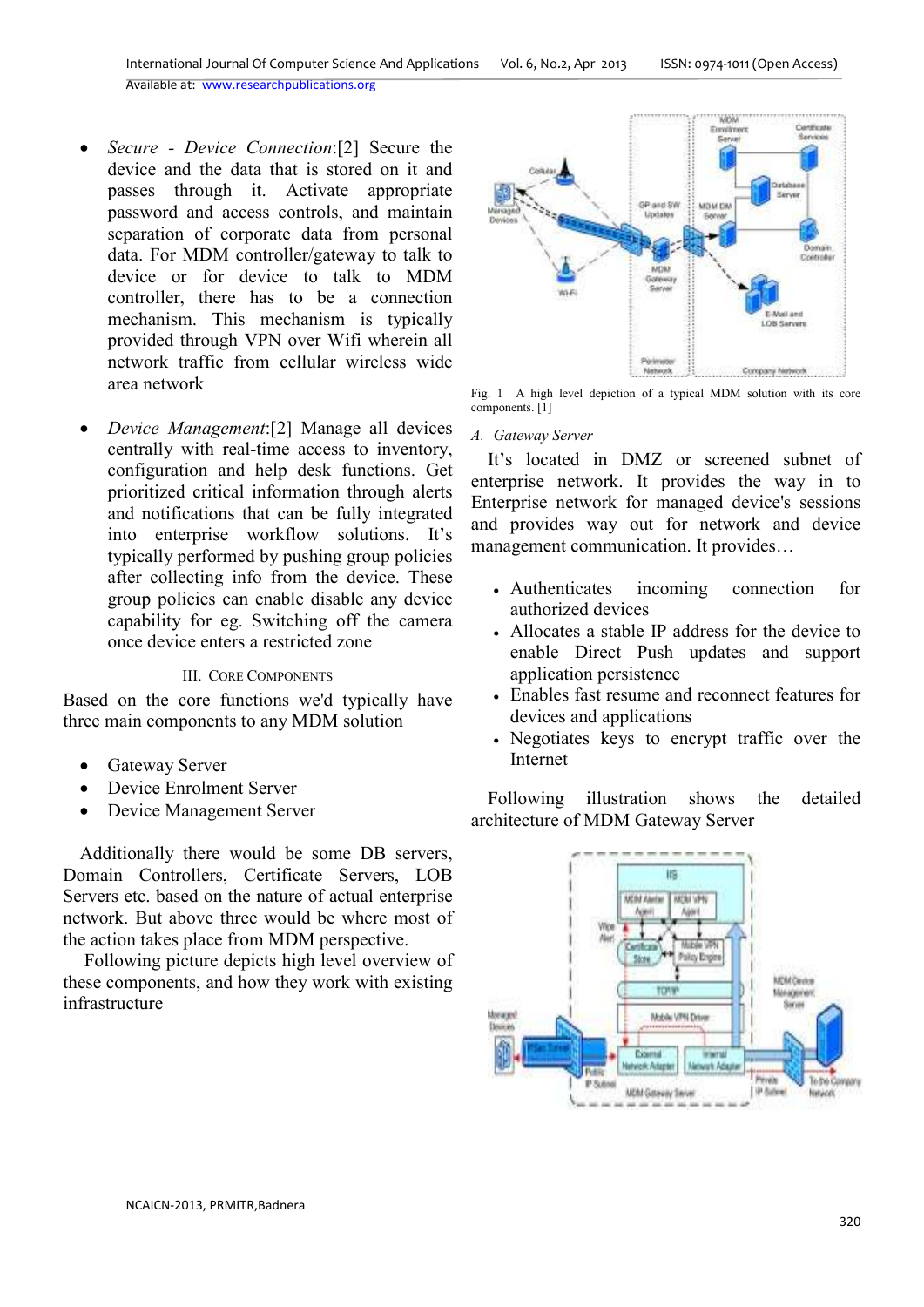#### Fig. 2 Architecture of MDM Gateway Server [1]

Gateway Server is the pivotal access point for managed devices. Typically, this server is installed in your perimeter network where a defence-in-depth approach helps protect the network security of your enterprise. MDM Gateway Server is a stand-alone gateway that faces the Internet from inside the perimeter network. Typically, it is not domainjoined and shares no accounts or passwords with your enterprise domain. It does not directly use Active Directory Domain Service, NTLM, or Kerberos access to authenticate devices because these would require Mobile Device Manager (MDM) Gateway Server to be domain-joined or to store domain credentials.

MDM Gateway Server authenticates incoming connection requests by using an offline certificate evaluation process that queries the device machine certificate. It allows an end-to-end SSL session to be maintained between the client application and MDM application servers.

MDM Gateway Server has the following components [1]:

*1) Certificate store:* MDM uses machine certificates to authenticate Windows Mobile powered devices and MDM Gateway Server and MDM Device Management Server. These certificates are stored in the Windows Certificate Store.

*2) MDM VPN agent:* The virtual private network (VPN) agent handles communications between MDM Device Management Server and MDM Gateway Server. For MDM Gateway Server, the MDM Gateway Server cannot start communication with servers in the company network. For improved security, the MDM VPN agent does not start connections to MDM Device Management Server.

*3) Mobile VPN policy engine:* This component establishes and manages the IPsec tunnel to and from the device. It works with the Mobile VPN driver in the networking stack to enable the Mobile VPN client to establish authenticated and encrypted communications over the mobile operator network or through a Wi-Fi network.

*4) MDM Alerter agent:* The Alerter agent notifies the device that pending Open Mobile Alliance Device Management (OMA DM) commands are waiting, such as a device wipe. The Alerter agent then notifies the device to start an OMA session. The managed device communicates with

MDM Device Management Server through the usual mechanisms and then retrieves the command.

*5) Mobile VPN driver:* The Mobile VPN driver manages network communications with the device. It checks that data coming from the device is valid and that the device has a valid IPsec Security Association (SA). If the connection is valid, the data is forwarded. If the connection is not valid, the data is discarded or is moved up the network stack to the Mobile VPN policy engine to negotiate a new connection.

#### *B. Enrolment Server*

Enrolment Server provides the services that are required to enable a Windows Mobile powered device to join the managed device environment.

The following illustration shows the architecture of MDM Enrolment Server.



Fig. 3 Architecture of MDM Enrolment Server [1]

The MDM Enrolment Server has the following components: [1]

*1) Administration services:* This collection of Web services is functionally similar to the administration services on MDM Device Management Server. Because the Enrolment Web service uses TCP port 443, the Administration Services uses other TCP ports that the administrator can configure.

*2) Enrolment Web service:* Internet Information Services (IIS) hosts this Web service that manages incoming requests from Mobile devices to enrol in the managed infrastructure. After the Enrolment Web service receives a request, the service manages later communications with the Mobile device until it becomes a domain-joined managed device. Then, MDM Gateway Server handles the communications.

*3) Enrolment service:* This Windows service handles all communications to enterprises Active Directory Domain Service and PKI infrastructure. Enrolment Server provides a protected over the air (OTA) process to request and retrieve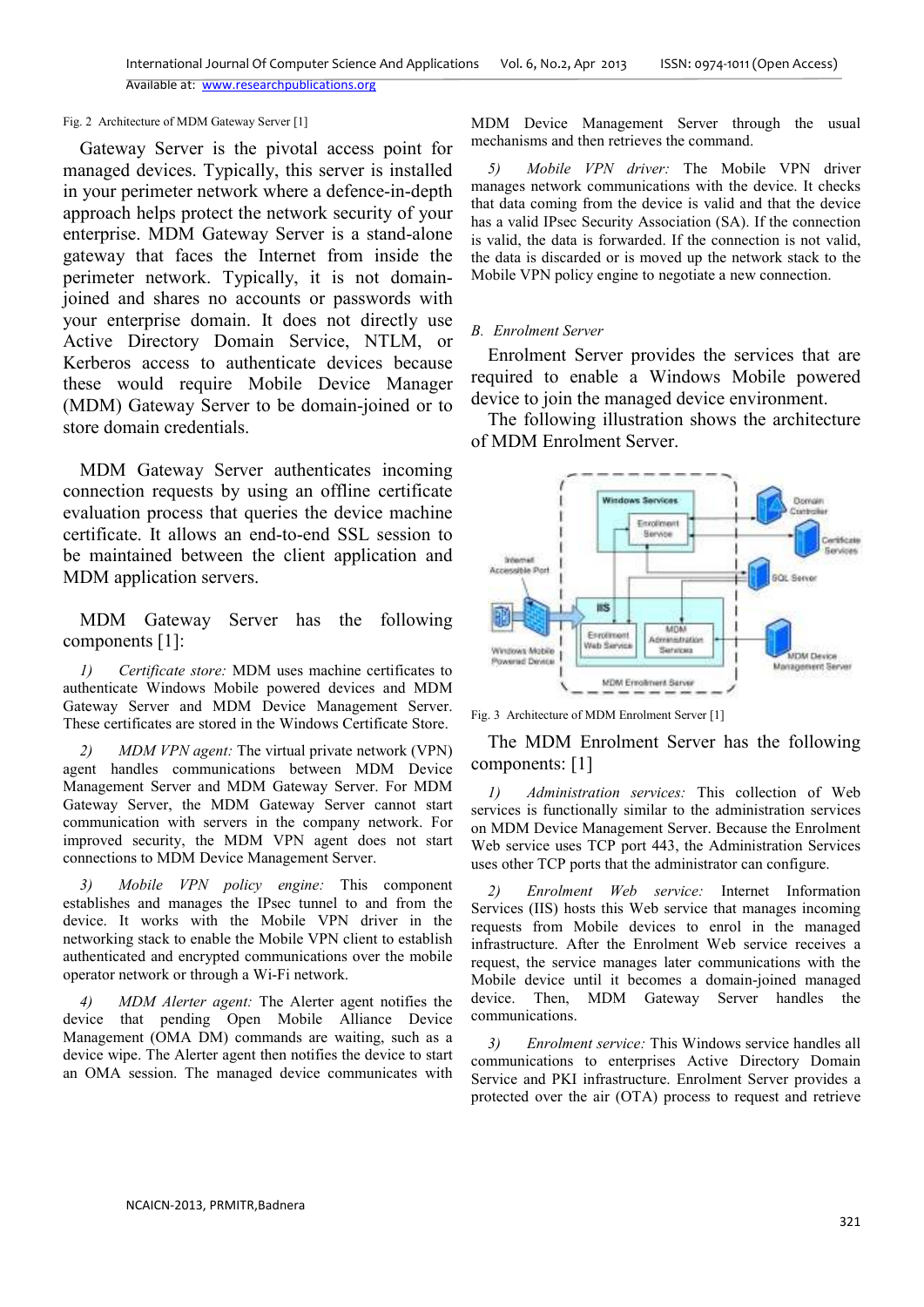Available at: www.researchpublications.org

certificates for devices. To help protect against malicious attacks, MDM Enrolment Server may use shared-secret encryption to perform protected enrolment over non secure connections, such as public General Packet Radio Service (GPRS), or other mobile data networks. This lets users enrol their device without having to cradle it and without having physical access to the enterprise network.

# *C. Device Management Server*

Device Management Server provides the services necessary to interface the management infrastructure servers and services of an enterprise with MDM Gateway Server in the perimeter network. MDM Device Management Server transforms protocols that are used within enterprise to Open Mobile Alliance Device Management (OMA DM). This enables to manage Mobile devices in a manner similar to how we manage portable and desktop computers for an enterprise.

Device management includes the following tasks:

- Application distribution
- Group Policy application
- Firmware inventory
- Device wipe

The following illustration shows the detailed architecture of MDM Device Management Server.



Fig. 4 Architecture of MDM Device Management Server [1]

MDM Device Management Server has the following components: [1]

*1) Administration services:* These Web services manage the administration tasks received from Mobile Device Manager (MDM) Console. When commands are received, the relevant service translates them into OMA DM tasks and then stores them in the relevant MDM database.

*2) OMA service:* This Web service works as an OMA proxy and enables the managed device to use OMA DM to communicate with MDM. This method provides more secure communication with systems in your enterprise network. The OMA service converts tasks from the MDM database into OMA DM commands and then sends them to the managed device for execution. When the device has completed the commands, the OMA service updates the database with the device status.

This service supports load balance arrays of MDM Device Management Server that provides a scalable architecture. You can use an appliance or the native Windows Network Load Balancer (WNLB) capability to load balance these arrays.

*3) MDM software distribution:* This service provides the interface to Windows Server Update Services (WSUS). All external communications use the standard WSUS interfaces. Therefore, no update to the WSUS servers is required.

*4) Group Policy service:* This service communicates with the Group Policy service on your enterprise domain controllers. This service determines the Resultant Set of Policies (RSOP) from the Active Directory Domain Service for each device object in the domain. The service translates Group Policy settings into tasks and then stores them in the MDM database. The OMA service processes them and applies them to a device the next time that the device connects.

*5) Remote Wipe service:* This service manages the command to wipe data from a managed device. This service is notified when a device has been wiped or the wipe command has expired. The service then does several things:

- • It communicates with a domain controller to remove the Active Directory Domain Service object for the device.
- • It communicates with the MDM Enrolment Server to revoke the device certificate and delete its account from Active Directory.
- • It updates MDM Gateway Server and databases so that the device cannot connect to the system by using its previous credentials. The device can complete the enrolment process again if it has to re-join the managed environment.